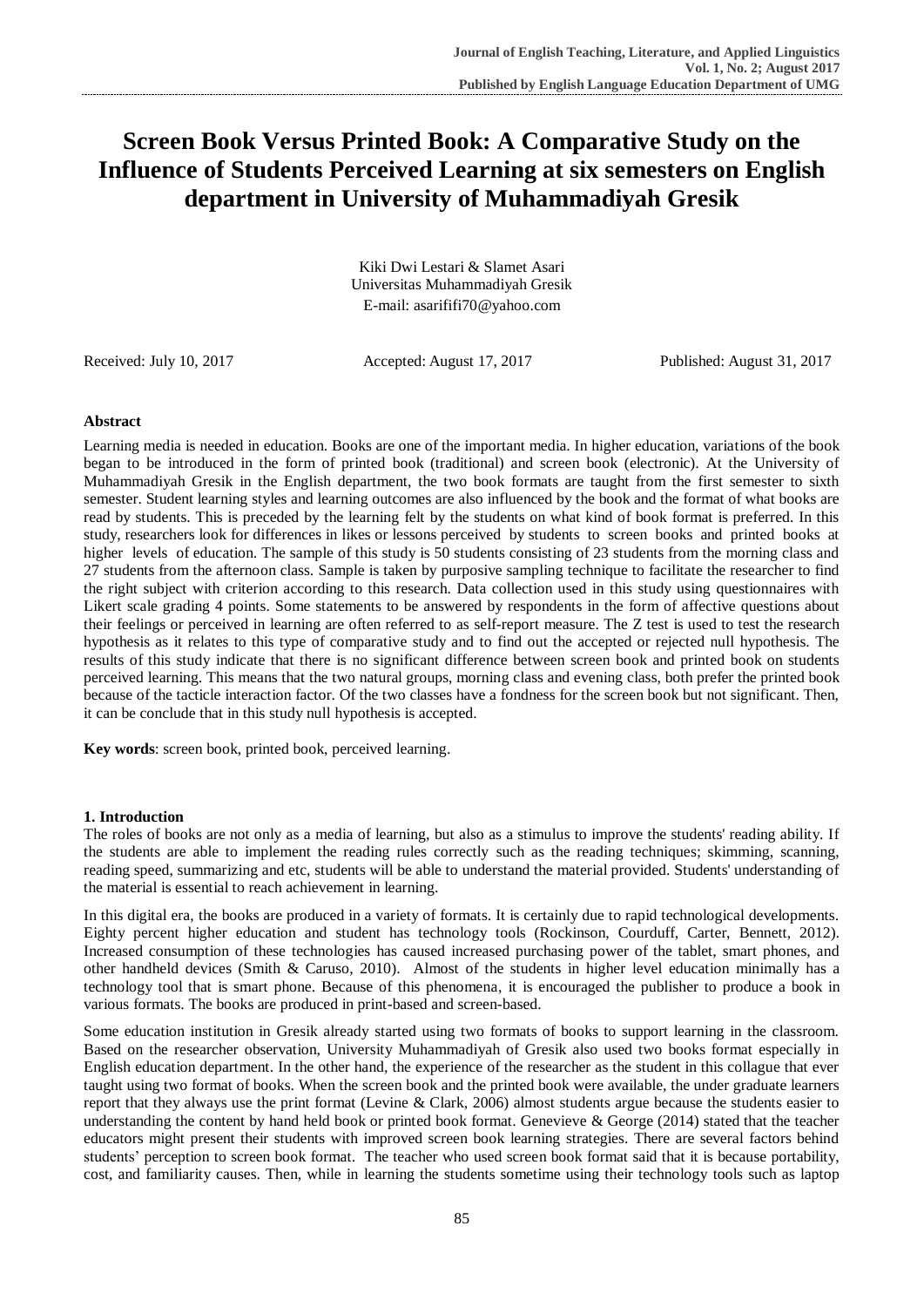and smartphone that habitually used to access the information about material. Mobiles and several technologies tools already use in educational area (Christiane, 2013). Students are given printed book format can make the students only focus on the book as a reference source while students who are given screen book format will have many books as a reference so that students' thinking adapt widespread.

In this college, the printed book format is slightly dominant used in learning. There are 8 of 15 courses that used screen book and 9 of 15 courses that used printed book and 14 of 29 courses that did not use book anymore because the teacher usually using task and assessment directly while in the class or there are some courses that do not need references of books. This data taken from courses of English major from first semesters until six semesters.

Learning can be impacted by both the format of the text through which the text is consumed (Rockinson, Courduff, Carter, Bennett, 2012). Although there are so many factors that show while using printed book format and screen book format, the cause and effect of text book format and learning is still exist. According to Rockinson, Courduff, Carter, Bennett (2012), learning conceptualized as a three-dimensional process which includes cognitive, affective and psychomotor. That is, learning consists of not only knowledge of the matter but the feelings and attitudes about the material. The efficacy of technology in learning have been measured but the size of the learning success also depends on the student's learning style (Anwar & Husniah, 2016; Anwar & Iramawaty, 2015; Anwar & Arifani, 2016; Asmara, Anwar, & Muhammad, 2016).

Grades and test scores are deemed valid measures and are important to examine but, they may not be the most valid measure for higher education learners (Rovai & Baker, 2009). Higher education students' perceptions of their learning may more accurately assess their learning in a course (Chesebro & McCroskey, 2000). Further, measuring only the cognitive dimension of learning is narrow.

In the previous study was examine the screen book towards students learning. The researchers stated that as with many advances in technology, education research to support the effectiveness of screen book consumed via a gedged less and only a few studies have begun to examine the effect of screen textbook on university students' cognitive, affective and psychomotor learning. In the other hand, the researcher also stated that measuring cognitive area is commanly used in research and measuring grades is too narrow.

Thus, the purpose of this study is to examine the efficacy of screen book defined as perceived learning (affective area) as compared to printed book at six semester's classes on English department in University of Muhammadiyah Gresik.

#### **2. Methods**

The Researcher conducted a study of the comparison of students using screen books and printed books to students perceived learning at six semesters on English department in University of Muhammadiyah Gresik. For 50 students of six semesters in this collague get a lesson using two book formats namely screen book and printed book. There are 23 morning students and 27 evening students. However, generally the use of a printed book is still a bit dominating over that time period.

This study uses comparative design which is part of quantitative research. This research is to find out the difference preference between the afternoon students and the morning students of six semesters in English department towards screen book and printed book.

To get the data the researcher used the questionnaire. The questions of questionnaire is use self-report measure to measure student learning in affective area. Chesebro & McCrosskey (2000) stated that the current study shows that the self-report is a valid measure of learning.

#### Population and Sample

#### Population

This research is conducted in Univeristy of Muhammadiyah Gresik that located in Gresik. The population of this study is students of six semester on English major because they are deemed to have experience in receiving learning longer by using two types of book formats.

#### Sample

In this study, the sample are morning class students and evening class students of six semesters on English department. There are 50 students of six semesters in the academic year 2017- 2018 which became the sample of the research. The number consists of 23 morning students and 27 evening students.

#### Sampling Technique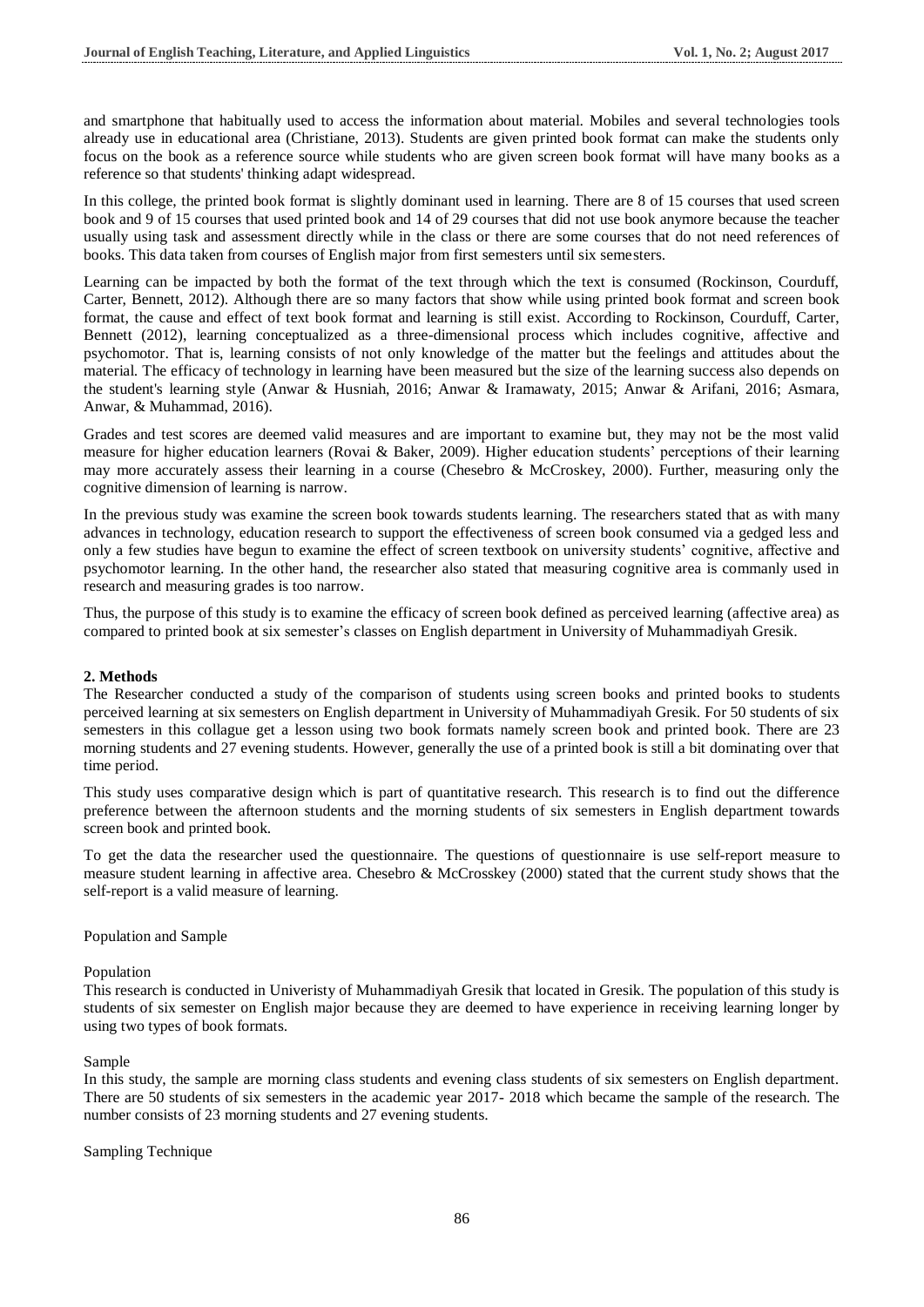Survey conducted in this research to know the subjects used are in accordance with the purpose of the study or not. Sampling technique used is one of the non-probability sampling technique / purposive sampling that is judgment sampling. This sampling technique is based on certain considerations in order to obtain samples that have the characteristics or criteria desired by the researcher. Judgment sampling is used because researchers consider the sample to be researched have better information than other research subjects.

The criteria determined by the researcher is the student must have sufficient learning experience in using two book format that is screen book and printed book. That is why, researcher take the six semester students as sample of the research because they have experience studying English language in University of Muhammadiyah Gresik with both books format in 3 years' time. To get students to decide their preferred way of learning, students need experience in that case so that through that experience students can find out and feel the best way to learn for themselves.

#### Data Collection

#### Instrument (Questionnaire)

Instruments used in this study to identify the subjects in this study. Surveys were conducted to find out the students' reading opinions based on experience using two books format. This research was conducted with the help of questionnaires distributed to the students so that they give an opinion about the learning experience using two book formats during learn on English department in University of Muhammadiyah Gresik.

The survey consists of several questions about students' perceptions of the books they use. The types of questions is close questions and open questions that the answer must be taken from a predetermined list (quantitatively) and filling the blank (qualitatively). The instrument included ten questions of close questions and two open questions on which students reported perceived learning. The instrument use 4-point Likert type scale where students rated learning ranging from score of 1 (Not Agree) to a score of 4 (Very Agree).

#### Procedure of Collecting Data

The procedures used in this study begins by interviewing the students and the teacher about two books format that they used while learning English courses. Then, giving self-report measure questionnaire to students who become sample of the research. The sample was previously taken by using purposive sampling. The questions given in paper or traditional format because using paper can minimize lies. Then, if using web-based students tend to ignore and can make it easier for them not to answer honestly. They can have used the results of their friend's questionnaire and it is not allowed.

The advantages of using paper based are students answering questions in the time of the moment. Because this study focuses on what students' opinions and feel about the books that they use, the questions which used related to affective learning that asks what students feel and it can be called as self-report measure. The question is personal so the possibility is very small to be dishonest in answering it or cheating another participant. Perceived by each individual is different for different reasons. In the other hand, the validity and reliability of self-reports needs to be measured to ensure the instruments are used well. Rovai et al. (2009), in their validation study, provided evidence of the instrument's validity and reliability to measure perceived cognitive, affective, and psychomotor learning in traditional and online settings.

Homogeneity

This test is to knowing distribution variances in this study. This test is used to determine whether the data on the variable X (screen book) and variable Y (printed book) is homogeneous or not. To know whether or not the influence of independent variables (screen book and printed book) to the dependent variable (perceived learning) then Z test is done through SPSS 17.0 program. The Z test is used in this study because the samples are studied  $(N < 30)$  (Meredith et al, 1960; 304).

Homogeneous criteria :

If  $Z$  arithmetic  $Z$  table, it means not homogeneous If  $Z$  arithmetic  $Z$  table, it means homogeneous

#### Normality

Normality test is used to determine whether the population data is normally distributed or not. This research is nonparametric statistic where the data used is ordinal data with little sample amount (<50). Then the data distribution should be abnormal. In this discussion will be used One Sample Kolmogorov- Smirnov test using a significance level of 0.05. Data is otherwise normally distributed if the significance is greater than 5% or 0.05. So the data obtained by researchers have significance less than 5% or 0.05 so it can be said to have abnormal data

Validity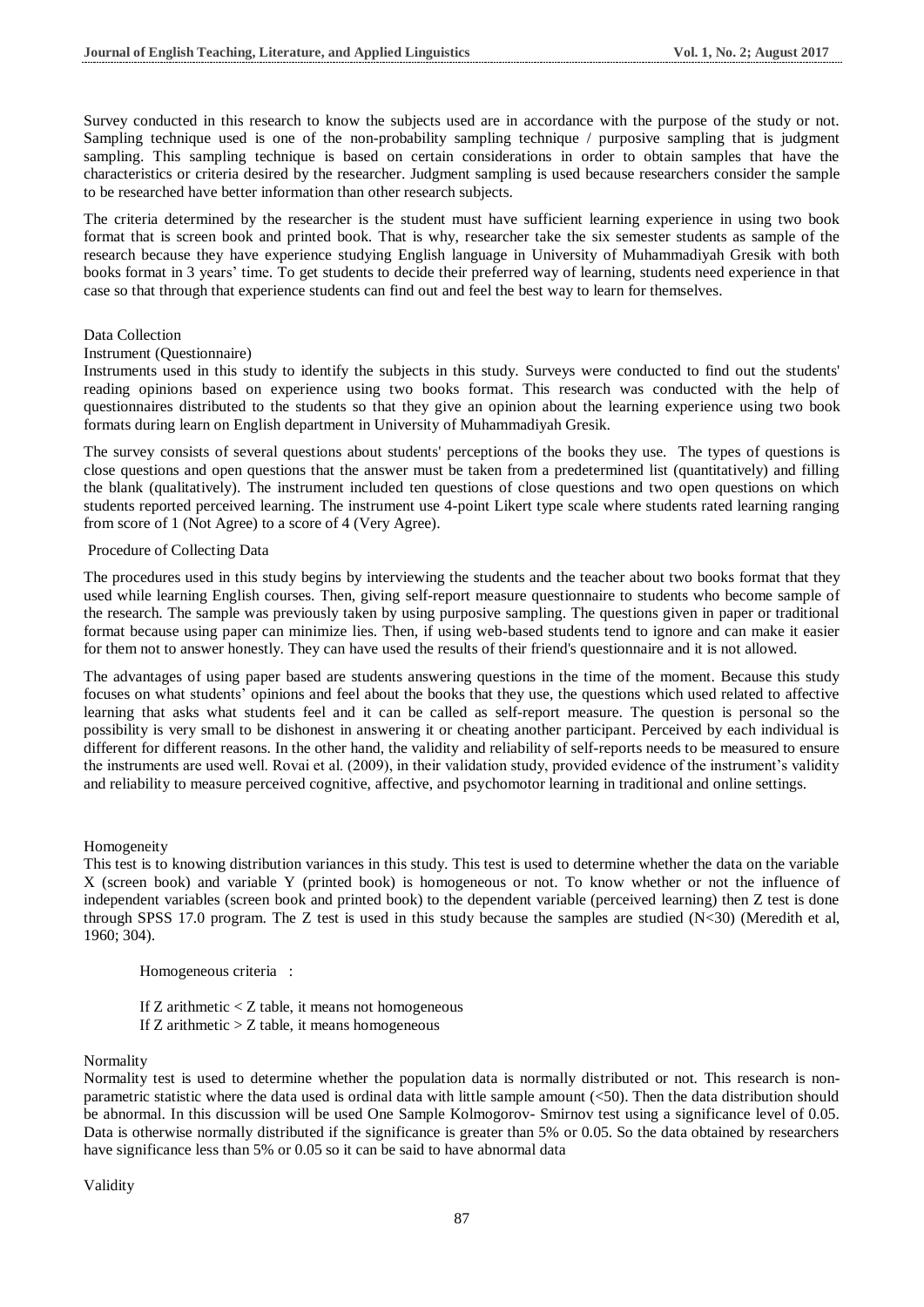Validity is a measure that indicates the level of reliability or accuracy of a measuring instrument. Validity shows the degree of accuracy between the actual data occurs on the object with data collected by the researcher. Valid means the instrument can be used to measure what should be measured.

While to test the validity of the questionnaire is done by calculating the value of correlation between data on each question with a total score using the formula of correlation technique product moment pearson. The calculation of product moment correlation.

Testing the validity of using a measuring instrument in the form of a computer program is SPSS (Statistical Package for the Social Science) for windows 16, and if a measuring tool has a significant correlation between the score of the item to the total score then said tool scores are valid (Ghozali,2006). To determine the valid and deceased item numbers, it should be consulted with the product moment r table.

The criteria of the validity test are:

- If  $r$  arithmetic  $\geq r$  table, then the question aire item is valid.  $\Box$
- $\Box$ If r arithmetic  $\leq r$  table, then it can be said the item questionnaire is invalid

#### Reliability

Reliability is a set of measurements or a set of measuring tools that have consistency when measurements made with the measuring instrument are repeated. Reliability relates to degree of consistency and data stability. A questionnaire is said to be reliable or reliable if one's answer to the question is consistent or stable over time (Ghozali, 2006).

The way used to test the reliability of the questionnaire in this study is to use the formula coefficient Alpha Cronbach (Saiffudin Azwar, 2000). To know the questionnaire is reliable will be done reliability testing questionnaire with the help of computer program SPSS.

Criteria assessment reliability test is:

 $\Box$  If the coefficient of Alpha is greater than the level of significance 60% or 0.6 then the questionnaire is reliable.

 $\Box$  If the coefficient of Alpha is smaller than the level of significance 60% or 0.6 then the questionnaire is not reliable.

Data Analysis

#### Likert Scale

Likert Scale according to Djaali (2008) is a scale that can be used to measure attitudes, opinions, and perceptions of a person or group of people about a phenomenon or phenomenon of education. The Likert scale is a psychometric scale commonly used in questionnaires, and is the most widely used scale in research surveys. The scale itself is one of meaning, simply facilitating, is tiered measures.

The scale of the assessment, for example, is a scale for judging something of a multilevel choice, eg 0, 1, 2, 3, 4, 5, 6, 7, 8, 9, 10. The Likert scale is also a tool for measuring (collecting data by "Measure- weigh ") whose" item "(the item points) contains (provides) a tiered choice. In this research, the researcher use 4 Likert scale because the subject is limited. With Likert Scale, the variables to be measured are translated into variable indicators. Then the indicator is used as a starting point to arrange the items of the instrument that can be a question or statement. In this study, researcher using statements form which is the answer in predetermine list and questions form. The answer of each instrument item using the Likert Scale has a graduation from very positive to very negative. Frequency Analysis (Proportion) is used to analyze questions or statements agree and disagree.

This study measures students' reading preferences on screen books and printed books between morning and afternoon classes with a total of 50 students. Then, need to look for objective criteria of each question, it is necessary to find the value of interval and its range with the formulation as follows:

| High Scores $(X)$ | : Number of Highest Score X Questions = $n$ |  |
|-------------------|---------------------------------------------|--|
|                   | $: 5 \times 4 = n$                          |  |
|                   | : $n/n \times 100\% = 100\%$                |  |
| Lowest Score      | : Number of Lowest Score X Questions        |  |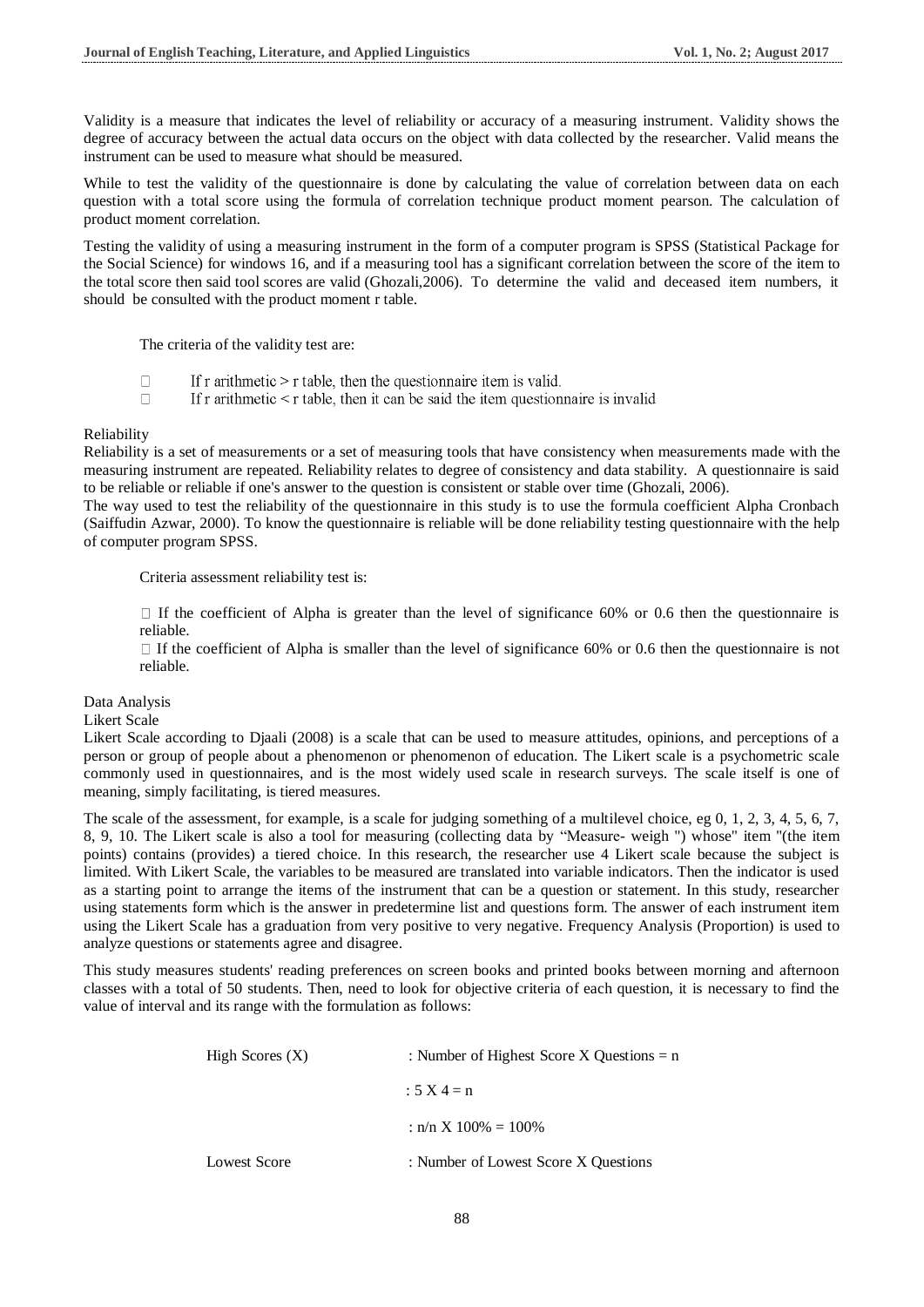|                          | $: 5 X 1 = 5$                                         |  |
|--------------------------|-------------------------------------------------------|--|
|                          | $: 5/20 \times 100\% = 25\%$                          |  |
| Range $(R)$              | : High Scores - Lowest Score                          |  |
|                          | $:100\% - 25\%$                                       |  |
| Category                 | $:75\%$<br>: 2                                        |  |
|                          |                                                       |  |
| Interval                 | : R/K = $75\%/2 = 37.5$ % Standart                    |  |
| Range                    | : $100\% - 37,5\% = 62,5\%$ Objective Criteria        |  |
|                          |                                                       |  |
| GOOD<br>$\checkmark$     | : If the percentage of total respondents answers has  |  |
|                          | value $> 62,5%$                                       |  |
| NOT GOOD<br>$\checkmark$ | : If the percentage of total respondent's answers has |  |
|                          | a value of $< 62.5\%$                                 |  |

Hypothesis Test

#### Wilcoxon

Wilcoxon test is almost the same as the Sign Test but the magnitude of the difference between the positive and negative values calculated, and used to test the comparative hypothesis of 2 paired samples if the data population ordinal. If the paired sample is larger than 25, then its distribution is considered to be close to the normal distribution. For that used Z as Statistical test.

| Test Criteria:       |                                                                                                                                                                             |
|----------------------|-----------------------------------------------------------------------------------------------------------------------------------------------------------------------------|
|                      | If P value $<$ of 0.05 means there is no significant difference                                                                                                             |
|                      | If P value $>$ of 0.05 means there is a significant difference                                                                                                              |
| Hypothesis Criteria: |                                                                                                                                                                             |
| H1                   | : There is significant difference of preference between the<br>Afternoon students and the morning students at sixth semesters on English                                    |
|                      | department in the University of Muhammadiyah Gresik towards screen book or<br>printed book.                                                                                 |
| H <sub>0</sub>       | : There is no significant difference of preference between the afternoon students and<br>the morning students at sixth semesters on English department in the University of |
|                      | Muhammadiyah Gresik towards screen book or printed book.                                                                                                                    |

#### **3. Findings**

This test is intended to determine the influence between independent variables to the dependent variable. The Wilcoxon test is used to test the comparative hypothesis of 2 paired samples if the data population is ordinal.

Test Criteria:

If P value < of 0.05 means there is no significant difference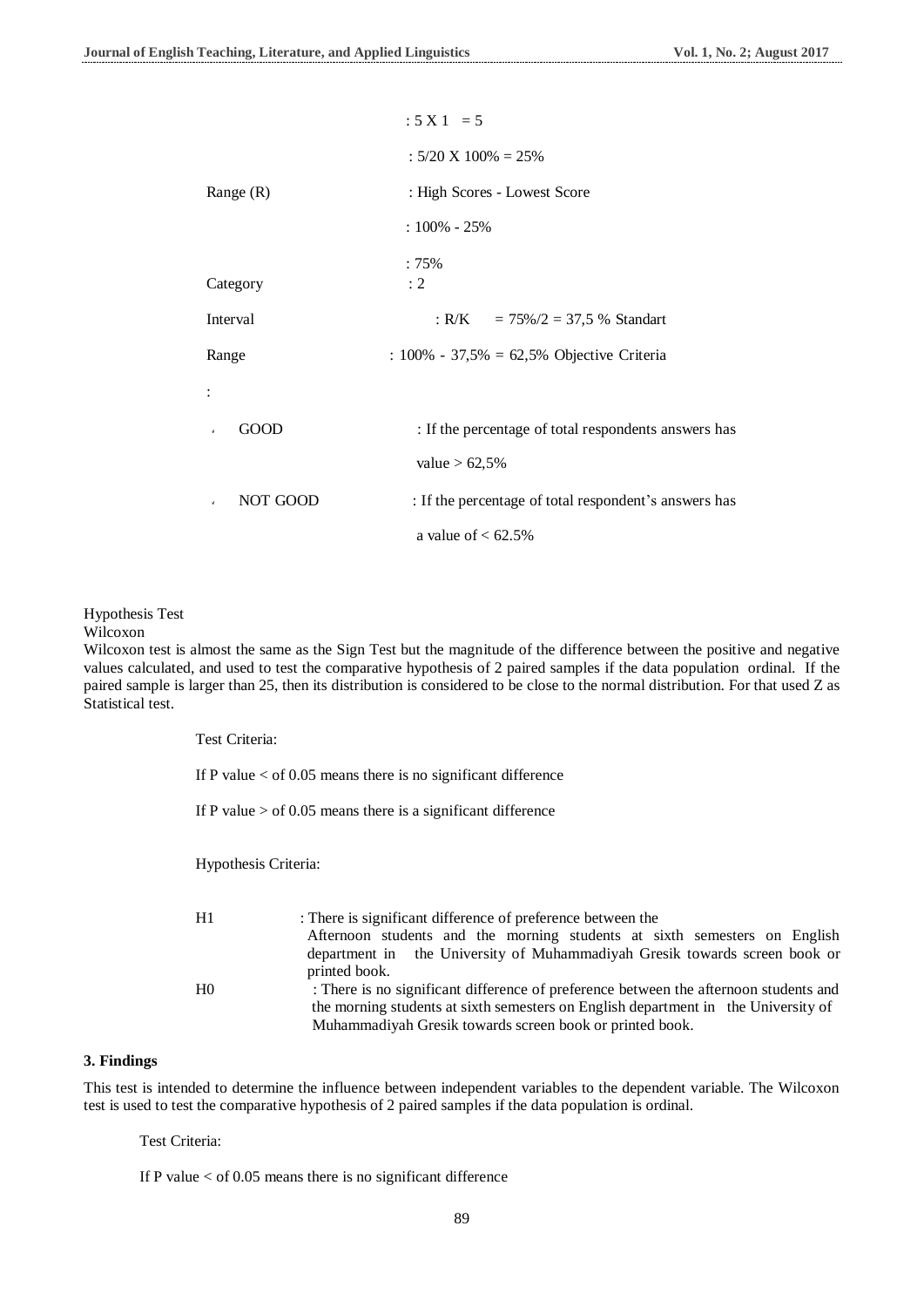If P value  $>$  of 0.05 means there is a significant difference

# **Wilcoxon Signed Ranks**

| Ranks                         |                |                 |           |              |  |
|-------------------------------|----------------|-----------------|-----------|--------------|--|
|                               |                | Ν               | Mean Rank | Sum of Ranks |  |
| PRINTED BOOK -<br>SCREEN BOOK | Negative Ranks | 13ª             | 16.35     | 212.50       |  |
|                               | Positive Ranks | 33 <sup>b</sup> | 26.32     | 868.50       |  |
|                               | Ties           | $4^{\circ}$     |           |              |  |
|                               | Total          | 50              |           |              |  |

a. PRINTED BOOK < SCREEN BOOK

b. PRINTED BOOK > SCREEN BOOK

c. PRINTED BOOK = SCREEN BOOK



From the table above it can be seen that the value of N in negative ranks is 13, it means that printed book < screen book. Also note the value of N in positive ranks is 33, it means that printed book > screen book.

While the value of N on Ties is 4 which shows the level of similarity between printed book and screen book.

| Test Statistics°       |                                           |  |  |
|------------------------|-------------------------------------------|--|--|
|                        | PRINTED<br>BOOK-<br><b>SCREEN</b><br>BOOK |  |  |
| 7                      | $-3.593$ <sup>=</sup>                     |  |  |
| Asymp. Sig. (2-tailed) | .000                                      |  |  |

a. Based on negative ranks.

b. Wilcoxon Signed Ranks Test



Based on the above table shows that the value of P value is  $0.000$  and the value is  $< 0.05$  then it can be concluded that is not significant.

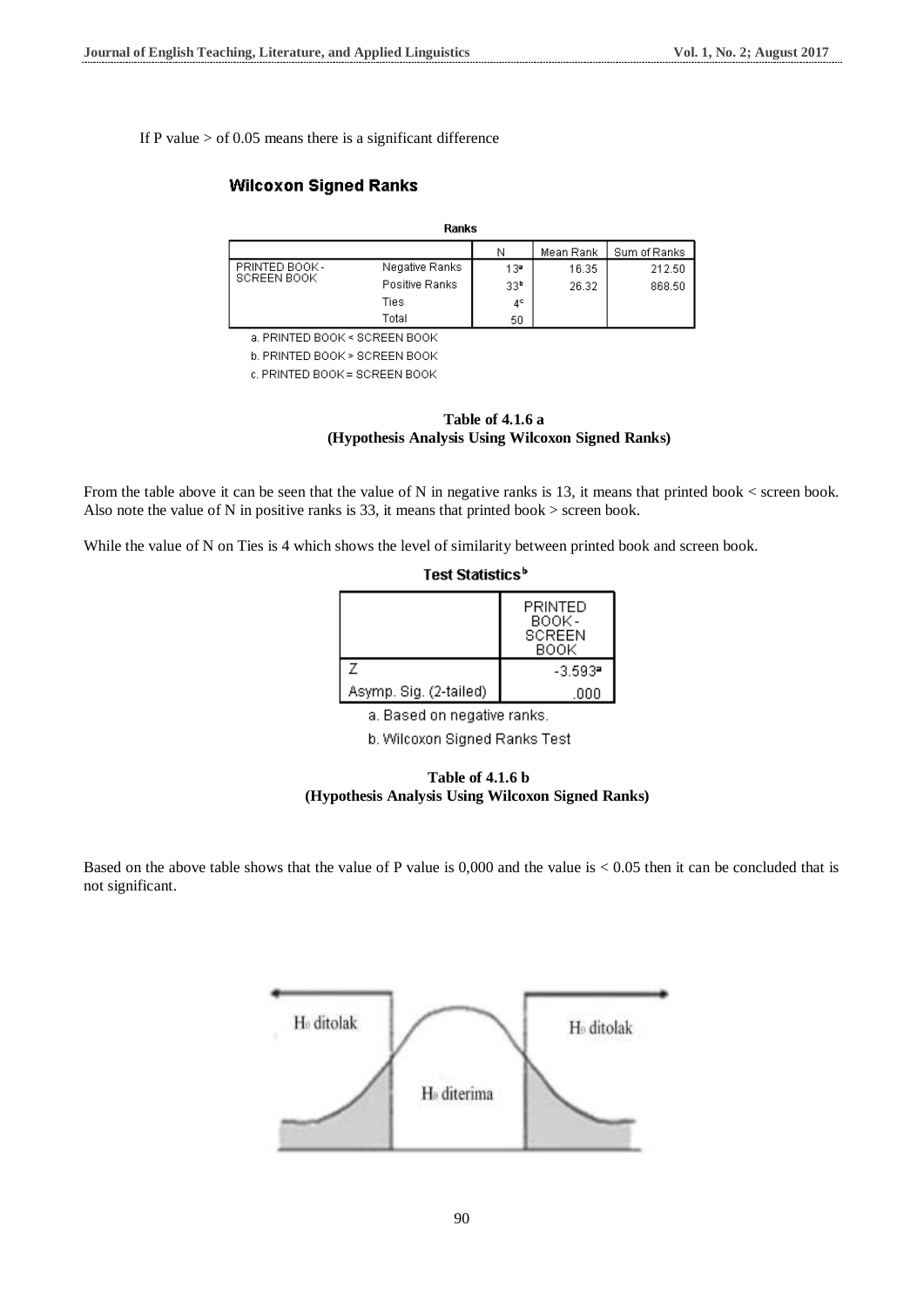## **Table of 4.1.6 c (Receiving Regional Curve and Rejection H0 Z test)**

Given these results it can be stated H0 accepted, that is:

H0 : There is no significant differences between students' perceived learning towards screen book and printed book at morning and evening class.

### **4. Discussion**

This section presents the discussion based on the findings of the study. It is concerned about the comparison of students perceive learning toward screen book and printed book at six semesters on English department in University of Muhammadiyah Gresik.

Although currently there are a lot of screen books are available, students' preference for printed books still dominates (Walton, 2007). The survey conducted by Nutting & Baker (2013) states that students at the time indicated a strong preference for printed books while students currently feel comfortable with their electronic devices. In a previous study, students could read screen- based books in a chapter or less but often print other chapters because of eye fatigue factors (Nelson & O'Neil, 2001). This is still often the case because some people have the disadvantage of understanding without holding it directly. Students prefer printed book books rather than screen books because of tactile interactions with books (Abram, 2010). Tactile interaction is a direct relationship that can be done through touch like reading a printed book then, the reader will hold the book directly without any intermediaries.



Based on the research finding, we can know that the morning class student prefer to the printed book and the afternoon class student likes prefer to the printed book as well. Both sixth semester classes have the same fondness for printed books although there is little difference because the morning class students on some questions have bad response to the printed book. But it can be concluded that both classes have no significant difference in preference to the printed book. Based on the data questionnaire below, it can be seen the relationship of the relationship between preferences factors with students' preferences of the book. This data is taken from the open questions contained in the self-report questionnaire.

#### **Student's Open Responses Concerning Their Preferences to**

#### **Screen Book and Printed Book**

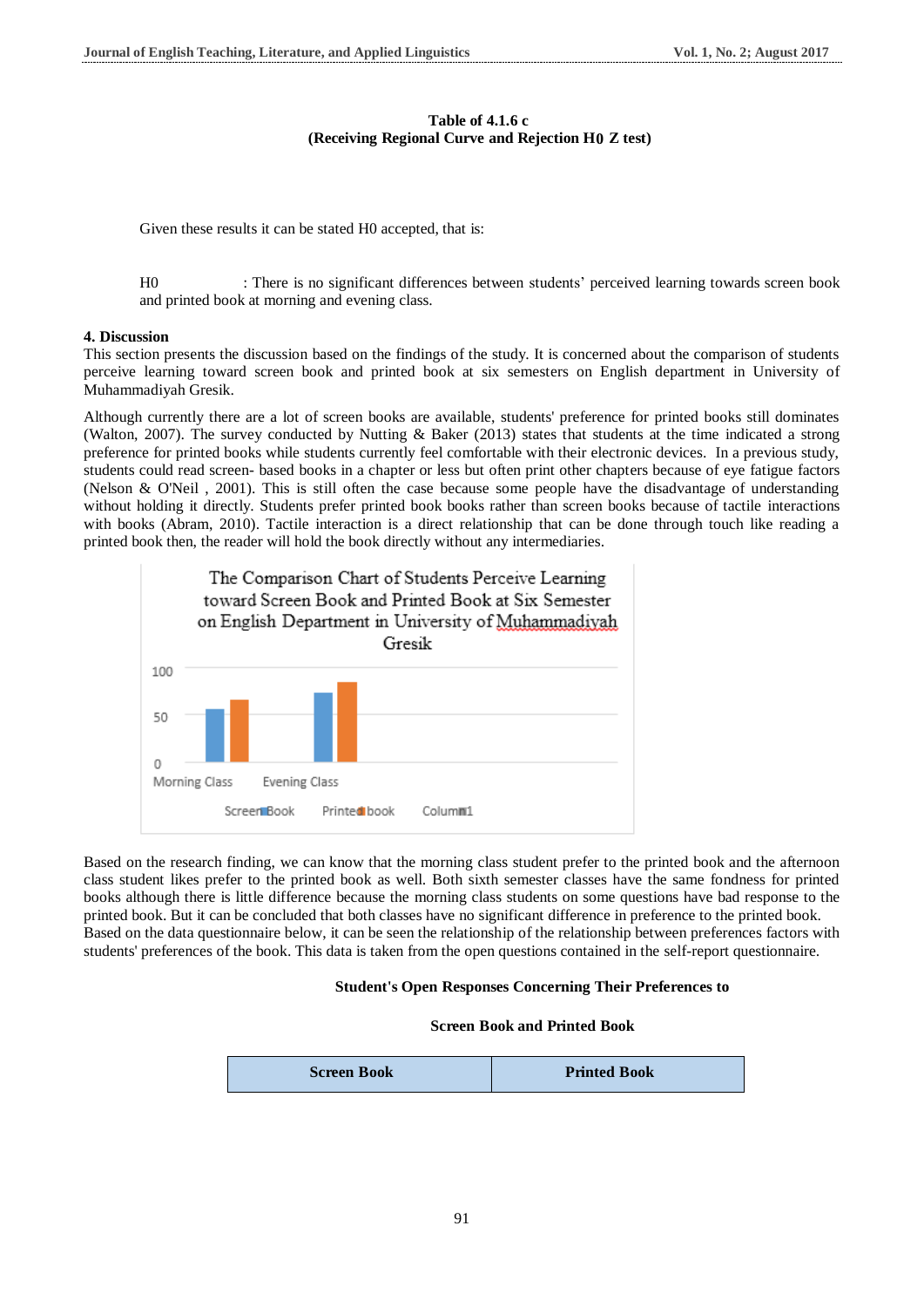| R11/M, R8/S, R9/S, R10/S:<br>Saya menyukai screen book bisa<br>diakses dimana saja, lebih efisien dan<br>efektif.                                              | R3/M, R4/M, R2/5 :<br>Saya menyukai printed book karena<br>mudah dipahami meskipun<br>lebih<br>biayanya cukup mahal tetapi printed<br>book lebih memudahkan saya saat<br>belajar. |
|----------------------------------------------------------------------------------------------------------------------------------------------------------------|-----------------------------------------------------------------------------------------------------------------------------------------------------------------------------------|
| $R6/M$ :<br>Saya tidak menyukai screen<br>book<br>karena susah dipahami dan tidak bisa<br>dicoret-coret.                                                       | R5/M, R4/S:<br>Saya menyukai printed book karena<br>lebih nyaman menggunakannya dan<br>tidak perlu menggunakan laptop<br>hanya untuk membaca buku meskipun<br>biayanya mahal.     |
| $R13/M$ :<br>Saya tidak menyukai screen book<br>karena<br>kondisi<br>tidak<br>mata<br>saya<br>memungkinkan<br>untuk<br>membaca<br>menggunakan screen book.     | $R6/M$ :<br>Saya menyukai printed book<br>karena tidak membuat<br>mata sakit.                                                                                                     |
| R14/M, R1/S, R2/S, R11/S:<br>Saya tidak menyukai screen book karena<br>dapat mengganggu mata, menyusahkan,<br>dan tidak dapat menandai hal-hal yang<br>penting | R7/M, R2/S:<br>Saya menyukai printed book karena<br>bisa membacanya secara langsung<br>dan dapat memberikan note.                                                                 |
|                                                                                                                                                                | R15/M, R7/S:<br>Bisa dibaca dengan posisi santai<br>karena tidak perlu mengakses laptop.                                                                                          |
|                                                                                                                                                                | R18/M : Saya tidak menyukai<br>memberatkan<br>jika<br>karena<br>dibawa kemana-mana                                                                                                |

Note : Responden Number/Class

# **Table 4.1.5.1 z (Open Questions of Students Perceive Learning in the Questionnaire)**

Respondents' answers from open questions to self-report questionnaires show the relationship of how these factors affect their preference for one type of book. It can be seen that the most causes why students prefer to the printed book because of tactical interaction with the book directly. And the cause of their do not prefer to the screen book is to feel the health of their eyes disturbed. Thus, because of these causes affecting students prefer printed book rather than screen book.

#### **5. Conclusion**

1. Based on the data, it can be seen that the morning class students prefer printed book rather than screen book. This is indicated by the percentage of printed book preferences percentage of 65% compared to the likeness of the screen book 55.8% and the difference is 9.2%.

2. Based on the data, it can be seen that the students of evening class prefer printed book rather than screen book. This is indicated by the percentage of the printed book's preferences percentage of 84.2% compared to the likeness of the screen book 73% and the difference is 11.2%.

3. Based on the data, it is show that the evening class is prefers printed book than the morning class with the difference of percentage  $(84.2\% - 55.8\%) = 28\%$ . Although the two classes are both more like a printed book.

- 4. Based on the data, factors that background of their preferences to printed book due to:
- a. Feel comfortable while learning to use printed for 6 semesters.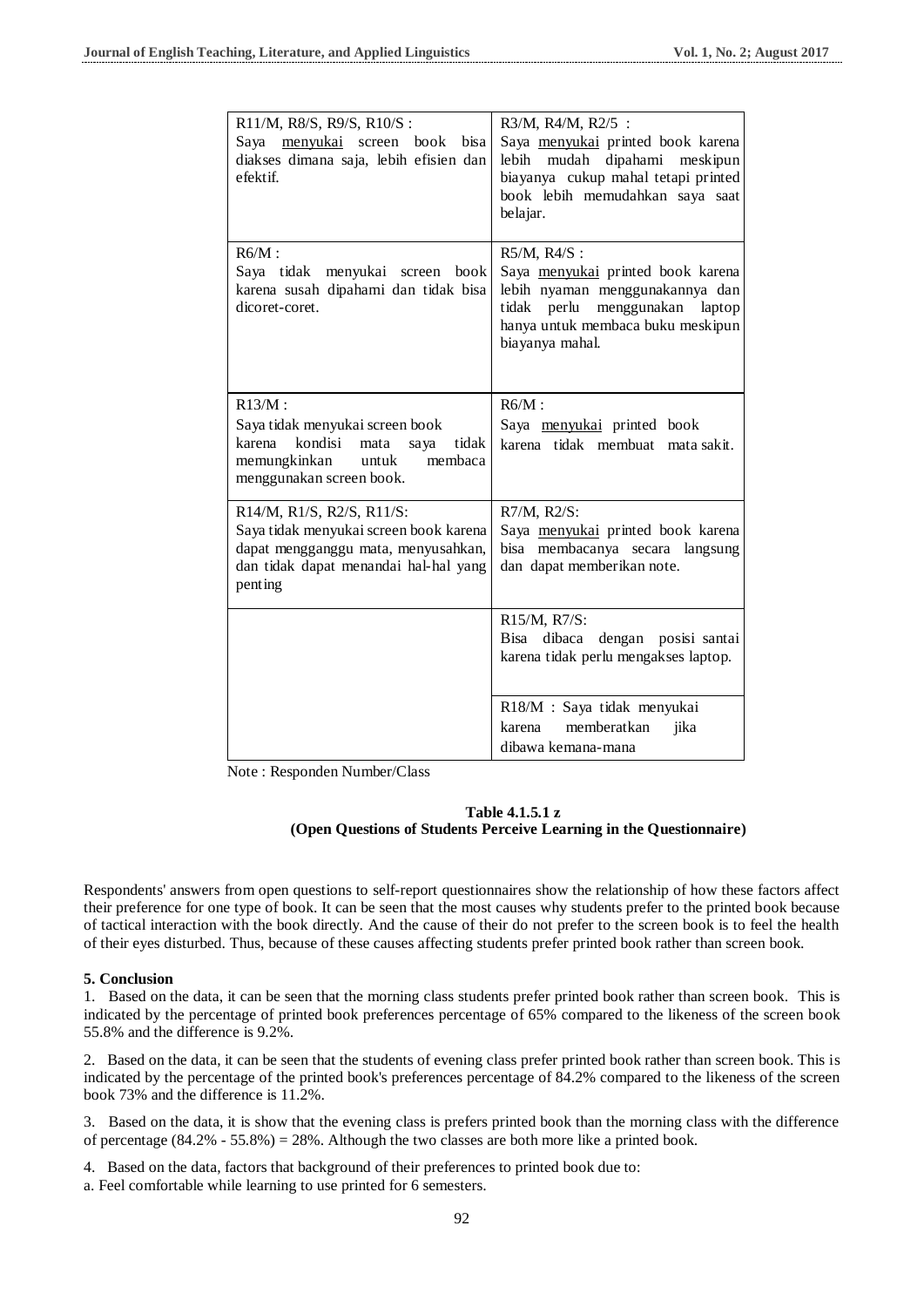b. Feel comfortable using a printed book because it can hold it directly by hand so it is believed it will be easier to understand the contents of the book.

c. Feel time-saving because you can read a printed book faster than a screen book.

d. Do not feel the object of spending money to print a book.

e. Feel comfortable using printed book even though they may have a closed mind because it depends only on the printed book provided by the lecturer without searching for another reference source.

5. Respondents' answers from open questions to self-report questionnaires show the relationship of how these factors affect their preference for one type of book. It is known that the most causes why students prefer printed books because of tactical interaction with the book directly and the cause of their dislike for the screen book is to feel the health of their eyes disturbed. Thus, because of these causes affecting students prefer printed book rather than screen book.

6. Based on the results of data processing hypothesis proposed by researchers in this study is "There is no significant difference of students perceived learning between morning and evening class toward printed on English department in Muhammadiyah University Gresik". Based on calculation result with comparative analysis of Z test, both variables have sample which have normal distribution and number of different sample. Where results obtained show that the hypothesis proposed authors accepted, because Z arithmetic  $\langle Z \rangle$  table because P value is 0,000 and the value is  $\langle 0.05 \rangle$  then it can be concluded that is not significant. Although in the trend there are differences but statistically the difference is not significant.

#### **References**

- Anwar, K., & Husniah, R. (2016). Evaluating Integrated Task Based Activities and Computer Assisted Language Learning (CALL). *English Language Teaching*, *9*(4), 119.
- Anwar, K., & Iramawaty, L. (2015). Writing Factual Report: A Potential Way To Enhance Student's Critical Thinking Ability. *JINoP (Jurnal Inovasi Pembelajaran)*, *1*(2), 141-149.
- Anwar, K., & Arifani, Y. (2016). Task Based Language Teaching: Development of CALL. *International Education Studies*, *9*(6), 168-183.
- Asmara, C. H., Anwar, K., & Muhammad, R. N. (2016). EFL Learners' Perception toward an Outdoor Learning Program. *International Journal of Education & Literacy Studies*, *4*(2), 74.
- Anwar, K. (2016). Working with Group-Tasks and Group Cohesiveness. *International Education Studies*, *9*(8), 105.
- Abram, S. (2010a). E-books, part 2: trends and standards. Information Outlook, 14(i4), 37-38.
- Abram, S. (2010b). P-books vs. e-books: death match Information Outlook, 14(6), 30-32.
- Adeel, K (2014). Journal of Education and Human Development. June 2014, Vol. 3, No. 2, pp. 243-258 ISSN: 2334- 296X (Print), 2334-2978 (Online) Copyright © The Author(s). 2014. All Rights Reserved. Published by American Research Institute for Policy Development.
- Rockinson, (2012). Electronic versus traditional print textbooks: *A comparison study on the influence of university students' learning.* Computers & Education 63 (2013) 259–266 journal homepage: [www.elsevier.com/locate/compedu](http://www.elsevier.com/locate/compedu)
- Anderson, L., & Krathwohl, D. R. (2001). A taxonomy for learning, teaching and assessing: *A revision of Bloom's taxonomy of educational objectives: A revision of Bloom's taxonomy of educational objectives*. New York. Longman.
- Behav. [\(.2001\)F](https://www.ncbi.nlm.nih.gov/pubmed/11515285)ebruary 24(1):1-34; discussion 34-86. *The dynamics of embodiment: a field theory of infant perseverative reaching.* [Thelen](https://www.ncbi.nlm.nih.gov/pubmed/?term=Thelen%20E%5BAuthor%5D&cauthor=true&cauthor_uid=11515285)  $E^1$ , [Schöner](https://www.ncbi.nlm.nih.gov/pubmed/?term=Sch%C3%B6ner%20G%5BAuthor%5D&cauthor=true&cauthor_uid=11515285) G, [Scheier](https://www.ncbi.nlm.nih.gov/pubmed/?term=Scheier%20C%5BAuthor%5D&cauthor=true&cauthor_uid=11515285) [C,](https://www.ncbi.nlm.nih.gov/pubmed/?term=Scheier%20C%5BAuthor%5D&cauthor=true&cauthor_uid=11515285) [Smith](https://www.ncbi.nlm.nih.gov/pubmed/?term=Smith%20LB%5BAuthor%5D&cauthor=true&cauthor_uid=11515285) LB.
- Behler, A., & Lush, B. (2010). *Are you ready for e-readers?.* The Reference Librarian, 52(1/2), 75- 87.
- Bloom. (1956). Taxonomy of educational objectives: *The classification of educational goals*. Handbook I: Cognitive domain. New York, Toronto: Longmans, Green.
- Chen, Y. (2002). Application and development of electronic books in an e Gutenberg Age. *Online Information Review* 27, 1-16.
- Chesser, W. D. (2011). Chapter 5: *the e-textbook revolution*. In Library Technology Reports, 47(8), 28–40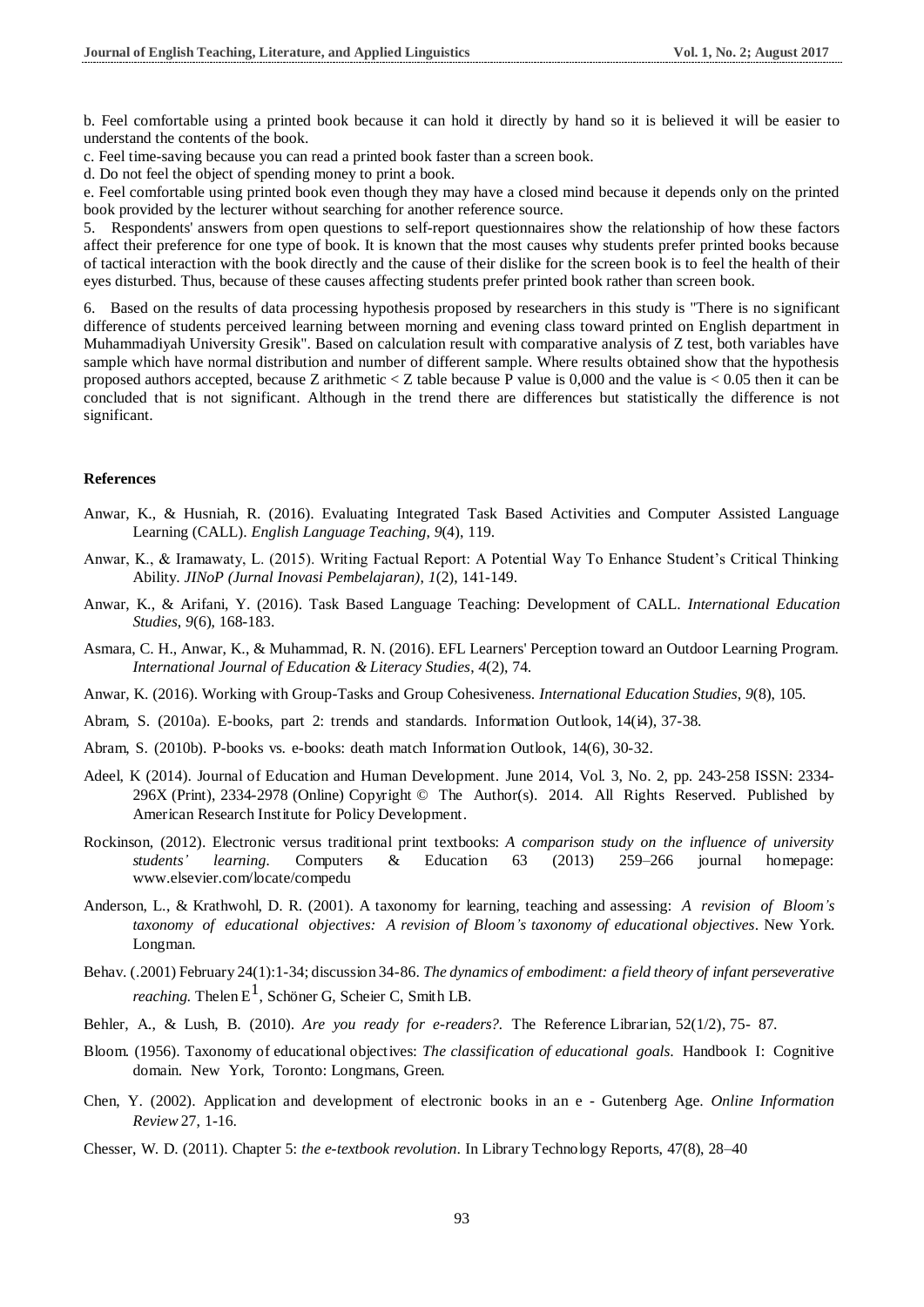- Christiane, M. (2017). International Journal of Child-Computer Interaction Volume 12, Pages 1-48 (April 2017). Reading in the 21st Century: *How does Digital Book-reading Influence the Reading Processes and Outcomes for Young Children?*
- Connell, C. (2012). *Effects of e-book readers and tablets computers on reading comprehension*. InternationalJournal of Instructional Media, 39(2), 131–140.
- Chesebro, McCroskey . (2000). *The Relationship between students' Report of Learning and Their Actual Recall of Lecture Material: A Validity Test.* Communication Education Vol. 49 No.3 July 2000. pp. 297-301. Copyright 2000. National Communication Association.
- Djaali, (2008). *Skala likert.* Jakarta: PustakaUtama.
- Genevieve & George (2014) International Journal of Humanities Social Sciences and Education (IJHSSE*). Electronic Books versus Paper Books: Pre-Service Teacher Preference for University Study and Recreational Reading* . Volume 1, Issue 8, August 2014, PP 13-22 ISSN 2349-0373 (Print) & ISSN 2349- 0381 (Online) [www.arcjournals.org](http://www.arcjournals.org/)
- Hasan, N. (2011).*Usage and subscription patterns in books*. International Journal of Information, 1(2), 69.
- [Jennifer](http://www.emeraldinsight.com/author/Rowley%2C+Jennifer) . (2008). Department of Information and Communications, Manchester Metropolitan University, Manchester, UK [Magda Vassiliou,](http://www.emeraldinsight.com/author/Vassiliou%2C+Magda) [Jennifer](http://www.emeraldinsight.com/author/Vassiliou%2C+Magda)
- Jeong, H. (2012). *A comparison of the influence of electronic books and paper books on reading comprehension, eye fatigue, and perception.* The Electronic Library, 30(3), 390– 408. <http://dx.doi.org/10.1108/02640471211241663>
- [J Nurs](https://www.ncbi.nlm.nih.gov/pubmed/12938897) . (2003). *The effect of communication on nursing student outcomes in a Web- based course.* [Frith](https://www.ncbi.nlm.nih.gov/pubmed/?term=Frith%20KH%5BAuthor%5D&cauthor=true&cauthor_uid=12938897) KH 1 , Kee [CC.](https://www.ncbi.nlm.nih.gov/pubmed/?term=Kee%20CC%5BAuthor%5D&cauthor=true&cauthor_uid=12938897) [PM](https://www.ncbi.nlm.nih.gov/pubmed/?term=Kee%20CC%5BAuthor%5D&cauthor=true&cauthor_uid=12938897)ID: 12938897
- Kang, Y., Wang, M., & Lin, R. (2009). *Usability evaluation of e-books*. Displays, 30(2), 49–52.
- Karen, N. (2010). *Affective learning: A taxonomy for teaching social work values*.
- Bakersfield Journal of Social Work Values and Ethics, Volume 7, Number 2 (2010) Copyright 2010, White Hat Communications
- Kendall. (2007). *Aesthetics—What? Why? and Wherefore?.* March 2007. 10.1111/j.1540-594X.2007.00246.x. Volume 65, Issue 2 Spring 2007 Pages 147–161
- Landoni. (2003) Electronic Books. In John Feather and Paul Sturges (eds) International Encyclopedia of Information and Library Science. London: Routledge. 168- 171
- Letchumanan, M. (2010).Utilization of e-book among university mathematics students.Procedia Social and Behavioral Sciences, 8, 580-587.
- Martinez. (2012). EBooks: The next step in educational innovation. Business Communication Quarterly, 75(2), 125-135
- Mohammed, Shimaa. (2015). *The effect of interactive e-book on students' achievement at Najran University in computer in education course*. Journal of Education and Practice [www.iiste.org](http://www.iiste.org/) ISSN 2222-1735 (Paper) ISSN 2222-288X (Online) Vol.6, No.19, 2015 Faculty of education- Najran University, Saudi Arabia.
- Nelson, L., & O'Neil, F. (2001). Electronic monographs in the academic library: an implementation story. LASIE, 32, 13–20.
- Nelson, M. R. (2008). E-books in higher education. EDUCAUSE Review, 43(2), 40–56
- Nilgün. (2014). Trakya University, Faculty of Education, CEIT Department, Edirne, Turkey. [nilgunt@hotmail.com](mailto:nilgunt@hotmail.com)  [TO](mailto:nilgunt@hotmail.com)JET: The Turkish Online Journal of Educational Technology – January 2014, volume 13 issue 1
- Nutting. (2013). Electronic Versus Traditional Print Textbooks: *An Evaluation of Student Achievement and Instructor Levels of Use of the Innovation in a Community College*. University of Alabama. Department of Educational Leadership, Policy, and Technology Studies.
- Pace, C. R. (1990). The undergraduates: A report of their activities and progress in college in the 1980's. Los Angeles: Los Angeles; Center for the Study of Evaluation, University of California.
- [Roberto](http://www.emeraldinsight.com/author/Vassolo%2C+Roberto+S) ,S. .(2008) "An Examination of Dynamic Capabilities: Is Evolutionary Theory Underdetermined?", Management Research: Journal of the Iberoamerican Academy of Management, Vol. 6 Issue: